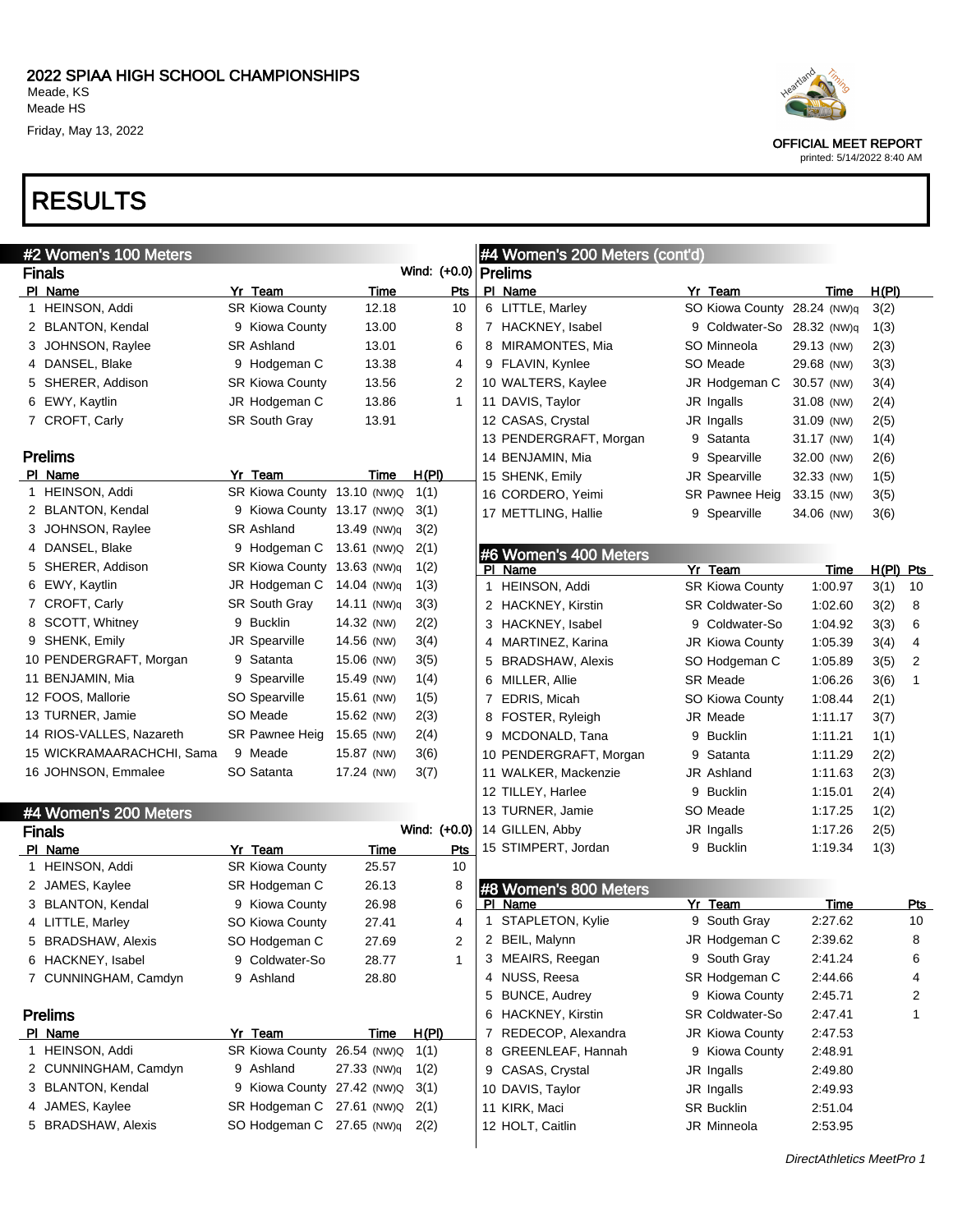| #8 Women's 800 Meters (cont'd) |                             |                  |              | #13 Women's 100m Hurdles (cont'd) |                      |                          |             |              |
|--------------------------------|-----------------------------|------------------|--------------|-----------------------------------|----------------------|--------------------------|-------------|--------------|
| PI Name                        | Yr Team                     | Time             | Pts          | <b>Prelims</b>                    |                      |                          |             |              |
| 13 FISHER, Lauren              | JR Spearville               | 3:02.28          |              | PI Name                           | Yr Team              | Time                     | H(PI)       |              |
| 14 CERVANTES, Yasmin           | 8 South Gray                | 3:10.28          |              | 9 SCHAFFER, Casey                 | SO Hodgeman C        | 20.16 (NW)               | 1(5)        |              |
| 15 MINET, Sydney               | JR Ingalls                  | 3:13.94          |              | 10 METTLING, Hallie               | 9 Spearville         | 21.07 (NW)               | 1(6)        |              |
|                                |                             |                  |              | 11 JOHNSON, Emmalee               | SO Satanta           | 23.00 (NW)               | 2(5)        |              |
| #10 Women's 1600 Meters        |                             |                  |              |                                   |                      |                          |             |              |
| PI Name                        | Yr Team                     | Time             | <b>Pts</b>   | #16 Women's 300m Hurdles          |                      |                          |             |              |
| 1 SUTTERFIELD, Madison         | JR Meade                    | 5:25.92          | 10           | PI Name                           | Yr Team              | Time                     |             | H(PI) Pts    |
| 2 DONEY, Maya                  | 9 Meade                     | 5:53.94          | 8            | 1 JAMES, Kaylee                   | SR Hodgeman C        | 46.95                    | 2(1)        | 10           |
| 3 BUNCE, Audrey                | 9 Kiowa County              | 5:55.04          | 6            | 2 RUDZIK, Kylin                   | <b>SR Meade</b>      | 48.68                    | 2(2)        | 8            |
| 4 BAILEY, Courtney             | SR Ingalls                  | 6:11.98          | 4            | 3 HUELSKAMP, Jacelyn              | SO South Gray        | 51.01                    | 2(3)        | 6            |
| 5 EVANS, Brooke                | SO Bucklin                  | 6:13.70          | 2            | 4 CUNNINGHAM, Camdyn              | 9 Ashland            | 52.42                    | 2(4)        | 4            |
| 6 FISHER, Lauren               | JR Spearville               | 6:29.64          | $\mathbf{1}$ | 5 CORDERO, Joselyn                | SO Pawnee Heig       | 52.93                    | 2(5)        | 2            |
| 7 KIRK, Maci                   | <b>SR Bucklin</b>           | 6:43.19          |              | 6 SHELOR, Maiya                   | SO Minneola          | 53.36                    | 2(6)        | 1            |
| 8 ALEXANDER, Mea               | 9 Coldwater-So              | 6:49.19          |              | 7 JANTZ, Gwyn                     | 9 South Gray         | 53.69                    | 2(7)        |              |
| 9 BROWN, Korbyn                | <b>JR Kiowa County</b>      | 7:15.90          |              | 8 POWELL, Charity                 | 9 Meade              | 53.73                    | 1(1)        |              |
| 10 PAUL, Harley                | <b>JR Meade</b>             | 9:00.09          |              | 9 MARTIN, Hayden                  | JR Coldwater-So      | 59.31                    | 1(2)        |              |
|                                |                             |                  |              | 10 THOMPSON, Grace                | JR Kiowa County      | 59.44                    | 1(3)        |              |
| #12 Women's 3200 Meters        |                             |                  |              | 11 SCHAFFER, Casey                | SO Hodgeman C        | 59.54                    | 1(4)        |              |
| PI Name                        | Yr Team                     | Time             | <u>Pts</u>   | 12 CORDERO, Yeimi                 | SR Pawnee Heig       | 1:01.43                  | 1(5)        |              |
| 1 SUTTERFIELD, Madison         | JR Meade                    | 11:49.99         | 10           |                                   |                      |                          |             |              |
| 2 DONEY, Maya                  | 9 Meade                     | 12:57.66         | 8            | #18 Women's 4 x 100m Relay        |                      |                          |             |              |
| 3 BAILEY, Courtney             | SR Ingalls                  | 13:59.95         | 6            | PI Team                           |                      | Time                     | $H(PI)$ Pts |              |
| 4 THOMPSON, Haley              | <b>SR Meade</b>             | 14:08.75         | 4            | 1 Hodgeman County (A)             |                      | 50.89                    | 2(1)        | - 10         |
| 5 ALEXANDER, Mea               | 9 Coldwater-So              | 15:21.99         | 2            | 1) BRADSHAW, Alexis SO            | 2) DANSEL, Blake 9   |                          |             |              |
| 6 HARDER, Angel                | JR Minneola                 | 15:52.89         | $\mathbf{1}$ | 3) EWY, Kaytlin JR                | 4) JAMES, Kaylee SR  |                          |             |              |
|                                |                             |                  |              | 2 Kiowa County (A)                |                      | 51.25                    | 2(2)        | 8            |
| #13 Women's 100m Hurdles       |                             |                  |              | 1) BLANTON, Kendal 9              |                      | 2) SHERER, Addison SR    |             |              |
| <b>Finals</b>                  |                             |                  | Wind: (+0.0) | 3) THOMPSON, Emma SR              | 4) LITTLE, Marley SO |                          |             |              |
| PI Name                        | Yr Team                     | Time             | <b>Pts</b>   | 3 Ashland (A)                     |                      | 53.40                    | 2(3)        | 6            |
| 1 JAMES, Kaylee                | SR Hodgeman C               | 14.85            | 10           | 1) CENICEROS, Biannca 9           |                      | 2) CUNNINGHAM, Camdyn 9  |             |              |
| 2 STAPLETON, Kylie             | 9 South Gray                | 16.15            | 8            | 3) JOHNSON, Raylee SR             |                      | 4) WALKER, Mackenzie JR  |             |              |
| 3 RUDZIK, Kylin                | <b>SR Meade</b>             | 16.21            | 6            | 4 Meade (A)                       |                      | 54.07                    | 2(4)        | 4            |
| 4 SHELOR, Maiya                | SO Minneola                 | 17.12            | 4            | 1) POWELL, Charity 9              | 2) MARTIN, Carlie SO |                          |             |              |
| 5 HUELSKAMP, Jacelyn           | SO South Gray               | 18.31            | 2            | 3) CHRISTENSEN, Chloe JR          | 4) FLAVIN, Kynlee SO |                          |             |              |
| 6 MARTIN, Hayden               | <b>JR Coldwater-So</b>      | 18.99            | 1            | 5 South Gray (A)                  |                      | 54.36                    | 1(1)        | 2            |
| 7 MEAIRS, Halli                | JR South Gray               | 19.17            |              | 1) MEAIRS, Reegan 9               |                      | 2) HUELSKAMP, Jacelyn SO |             |              |
|                                |                             |                  |              | 3) HELM, Vi SO                    | 4) CROFT, Carly SR   |                          |             |              |
| <b>Prelims</b>                 |                             |                  |              | 6 Minneola (A)                    |                      | 54.97                    | 1(2)        | $\mathbf{1}$ |
| PI Name                        | Yr Team                     | Time             | <u>H(PI)</u> | 1) MIRAMONTES, Mia SO             | 2) HOLT, Cindy SR    |                          |             |              |
| 1 JAMES, Kaylee                | SR Hodgeman C               | 15.01 (NW)Q 1(1) |              | 3) DREILING, Aly JR               |                      | 4) SHELOR, Maiya SO      |             |              |
| 2 RUDZIK, Kylin                | <b>SR Meade</b>             | 15.83 (NW)Q      | 2(1)         | 7 Bucklin (A)                     |                      | 59.38                    | 1(3)        |              |
| 3 STAPLETON, Kylie             | 9 South Gray                | 16.40 (NW)Q      | 2(2)         | 1) SCOTT, Whitney 9               | 2) TILLEY, Harlee 9  |                          |             |              |
| 4 SHELOR, Maiya                | SO Minneola                 | 17.23 (NW)q      | 2(3)         | 3) NAGORE, Ashlee JR              |                      | 4) MCDONALD, Tana 9      |             |              |
| 5 HUELSKAMP, Jacelyn           | SO South Gray               | 18.02 (NW)Q      | 1(2)         | 8 Spearville (A)                  |                      | 1:01.29                  | 1(4)        |              |
| 6 MEAIRS, Halli                | JR South Gray               | 18.81 (NW)q      | 1(3)         | 1) SHENK, Emily JR                |                      | 2) METTLING, Hallie 9    |             |              |
| 7 MARTIN, Hayden               | JR Coldwater-So 19.07 (NW)q |                  | 1(4)         | 3) FOOS, Mallorie SO              | 4) BENJAMIN, Mia 9   |                          |             |              |
| 8 LEE, Logan                   | JR Hodgeman C 19.83 (NW)    |                  | 2(4)         |                                   |                      |                          |             |              |



OFFICIAL MEET REPORT

printed: 5/14/2022 8:40 AM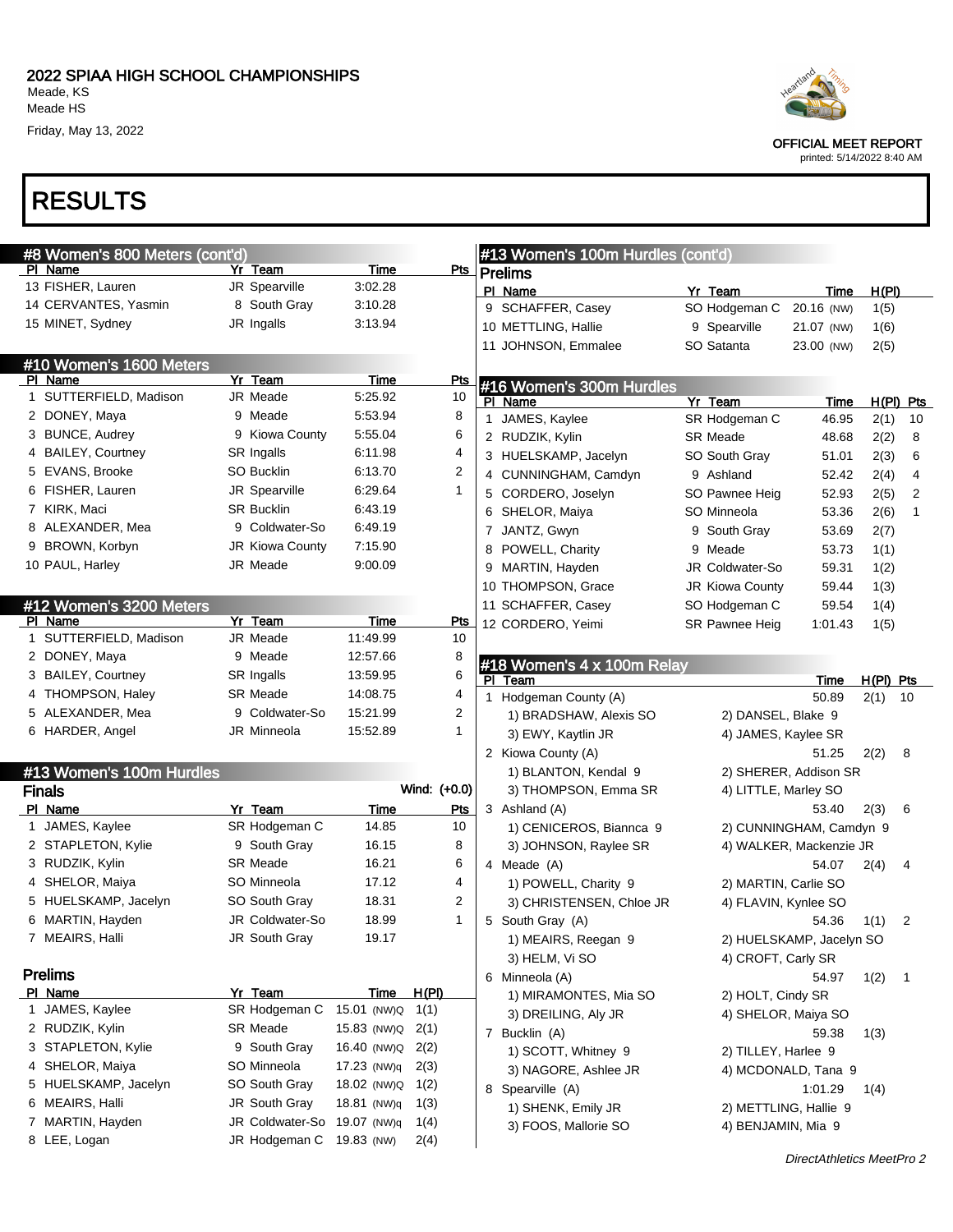OFFICIAL MEET REPORT

printed: 5/14/2022 8:40 AM

### RESULTS

| #18 Women's 4 x 100m Relay (cont'd)<br>PI Team |                      |                            | $H(PI)$ Pts  | #24 Women's High Jump (cont'd)<br>PI Name | Yr Team                                   | <b>Mark</b>                             | Pts            |
|------------------------------------------------|----------------------|----------------------------|--------------|-------------------------------------------|-------------------------------------------|-----------------------------------------|----------------|
| Coldwater-South Central (A)                    |                      | Time<br>2<br><b>DQ</b>     |              | 6 MEAIRS, Reegan                          | 9 South Gray                              | 4' 4''                                  | $\mathbf{1}$   |
| 1) YORK, Gracie 9                              |                      | 2) HACKNEY, Kirstin SR     |              | REED, Allie                               | 9 South Gray                              | ΝH                                      |                |
| 3) FLEMING, Alexis 9                           | 4) HACKNEY, Isabel 9 |                            |              | HENDRICKSON, Kaylee                       | JR Hodgeman C NH                          |                                         |                |
|                                                |                      |                            |              | GLEESON, Reese                            | 9 Hodgeman C NH                           |                                         |                |
| #20 Women's 4 x 400m Relay                     |                      |                            |              | <b>GRANADOS, Alleris</b>                  | SO South Gray                             | NH                                      |                |
| PI Team                                        |                      | <b>Time</b>                | Pts          |                                           |                                           |                                         |                |
| 1 South Gray (A)                               |                      | 4:15.30                    | 10           | #26 Women's Pole Vault                    |                                           |                                         |                |
| 1) HUELSKAMP, Jacelyn SO                       | 2) MEAIRS, Reegan 9  |                            |              | PI Name                                   | Yr Team                                   | <b>Mark</b>                             | Pts            |
| 3) JANTZ, Gwyn 9                               |                      | 4) STAPLETON, Kylie 9      |              | 1 LITTLE, Marley                          | SO Kiowa County 9' 0"                     |                                         | 10             |
| 2 Kiowa County (A)                             |                      | 4:18.61                    | 8            | 2 CROFT, Carly                            | SR South Gray                             | 9'0''                                   | 8              |
| 1) MARTINEZ, Karina JR                         |                      | 2) SHERER, Addison SR      |              | 3 SCOTT, Whitney                          | 9 Bucklin                                 | 8'6''                                   | 6              |
| 3) LITTLE, Marley SO                           | 4) HEINSON, Addi SR  |                            |              | 4 JOHNSON, Raylee                         | <b>SR Ashland</b>                         | 8'0"                                    | 4              |
| 3 Coldwater-South Central (A)                  |                      | 4:23.30                    | 6            | 5 JANTZ, Gwyn                             | 9 South Gray                              | 8'0''                                   | $\overline{2}$ |
| 1) YORK, Gracie 9                              | 2) HARDY, Emily SO   |                            |              | 6 WASHBURN, Kalyn                         | 9 Hodgeman C 7' 0"                        |                                         | $\mathbf{1}$   |
| 3) HACKNEY, Isabel 9                           |                      | 4) HACKNEY, Kirstin SR     |              | 7 FLEMING, Alexis                         | 9 Coldwater-So 7' 0"                      |                                         |                |
| 4 Meade (A)                                    |                      | 4:25.13                    | 4            | 8 HEFT, Raygan                            | JR Kiowa County 7' 0"                     |                                         |                |
| 1) POWELL, Charity 9                           | 2) RUDZIK, Kylin SR  |                            |              | FOSTER, Ryleigh                           | JR Meade                                  | NH.                                     |                |
| 3) CHRISTENSEN, Chloe JR                       | 4) MILLER, Allie SR  |                            |              | SALMANS, Whitney                          | JR Hodgeman C NH                          |                                         |                |
| 5 Hodgeman County (A)                          |                      | 4:31.87                    | 2            |                                           |                                           |                                         |                |
| 1) BEIL, Malynn JR                             |                      | 2) BRADSHAW, Alexis SO     |              | #28 Women's Long Jump                     |                                           |                                         |                |
| 3) JAMES, Tatum SO                             | 4) NUSS, Reesa SR    |                            |              | PI Name                                   | Yr Team                                   | <b>Mark</b>                             | Pts            |
| 6 Minneola (A)                                 |                      | 4:40.30                    | $\mathbf{1}$ | 1 STAPLETON, Kylie                        | 9 South Gray                              | 16' 4" (NW)                             | 10             |
| 1) MIRAMONTES, Mia SO                          | 2) HOLT, Caitlin JR  |                            |              | 2 DANSEL, Blake                           | 9 Hodgeman C 15' 63/4 (NW)                |                                         | 8              |
| 3) HOLT, Cindy SR                              | 4) DREILING, Aly JR  |                            |              | 3 BRADSHAW, Alexis                        | SO Hodgeman C 15' 4" (NW)                 |                                         | 6              |
|                                                |                      |                            |              | 4 GILKEY, Liberty                         | JR Kiowa County 14' 3 <sup>1/4</sup> (NW) |                                         | 4              |
| #22 Women's 4 x 800m Relay                     |                      |                            |              | 5 CENICEROS, Biannca                      | 9 Ashland                                 | $14'3''$ (NW)                           | 2              |
| PI Team                                        |                      | Time                       | Pts          | 6 FRIESEN, Melia                          | <b>SR Meade</b>                           | 13' 10 $\frac{1}{4}$ (NW)               | 1              |
| 1 Meade (A)                                    |                      | 10:23.45                   | 10           | 7 THOMPSON, Grace                         | JR Kiowa County 13' 2 <sup>1/4</sup> (NW) |                                         |                |
| 1) THOMPSON, Haley SR                          | 2) DONEY, Maya 9     |                            |              | 8 JOHNSON, Raylee                         | <b>SR Ashland</b>                         | 13' $0\frac{1}{4}$ (NW)                 |                |
| 3) MILLER, Allie SR                            |                      | 4) SUTTERFIELD, Madison JR |              | 9 MIRAMONTES, Mia                         | SO Minneola                               | 13' 0" (NW)                             |                |
| 2 Kiowa County (A)                             |                      | 10:59.55                   | 8            | 10 RIOS-VALLES, Nazareth                  | SR Pawnee Heig 12' 0" (NW)                |                                         |                |
| 1) BUNCE, Audrey 9                             |                      | 2) REDECOP, Alexandra JR   |              | 11 WALTERS, Kaylee                        | JR Hodgeman C 11' 11 <sup>1</sup> /2 (NW) |                                         |                |
| 3) GREENLEAF, Hannah 9                         |                      | 4) MARTINEZ, Karina JR     |              | 12 TILLEY, Harlee                         | 9 Bucklin                                 | $11' 11''$ (NW)                         |                |
| 3 Bucklin (A)                                  |                      | 11:37.22                   | 6            | 13 PAUL, Harley                           | JR Meade                                  | 10' 11 $\frac{3}{4}$ (NW)               |                |
| 1) KIRK, Maci SR                               | 2) NAGORE, Ashlee JR |                            |              |                                           |                                           |                                         |                |
| 3) MCDONALD, Tana 9                            | 4) EVANS, Brooke SO  |                            |              | #30 Women's Triple Jump                   |                                           |                                         |                |
| 4 Hodgeman County (A)                          |                      | 12:08.05                   | 4            | PI Name                                   | Yr Team                                   | Mark                                    | <b>Pts</b>     |
| 1) NUSS, Reesa SR                              | 2) RUFF, Morgan SO   |                            |              | 1 GILKEY, Liberty                         | JR Kiowa County 32' 6" (NW)               |                                         | 10             |
| 3) BEIL, Malynn JR                             |                      | 4) SALMANS, Whitney JR     |              | 2 DANSEL, Blake                           | 9 Hodgeman C 32' 2 <sup>1/4</sup> (NW)    |                                         | 8              |
|                                                |                      |                            |              | 3 HELM, Vi                                | SO South Gray                             | 32' 2" (NW)                             | 6              |
| #24 Women's High Jump                          |                      |                            |              | 4 WALKER, Mackenzie                       | JR Ashland                                | 32' $0\frac{3}{4}$ (NW)                 | 4              |
| PI Name                                        | Yr Team              | Mark                       | Pts          | 5 MEAIRS, Halli                           | JR South Gray                             | 31' 10 <sup><math>1/2</math></sup> (NW) | 2              |
| 1 HELM, Vi                                     | SO South Gray        | 4' 10"                     | 10           | 6 MARTIN, Carlie                          | SO Meade                                  | 31' 9" (NW)                             | 1              |
| 2 CUNNINGHAM, Camdyn                           | 9 Ashland            | 4' 10"                     | 8            | 7 JANTZ, Gwyn                             | 9 South Gray                              | 30' $4\frac{3}{4}$ (NW)                 |                |
| 3 RUDZIK, Kylin                                | SR Meade             | 4' 8"                      | 6            | 8 GILLEN, Abby                            | JR Ingalls                                | 29' 11 $\frac{3}{4}$ (NW)               |                |
| 4 GILLEN, Abby                                 | JR Ingalls           | 4' 8''                     | 4            | 9 FLEMING, Alexis                         | 9 Coldwater-So 29' 9 <sup>1</sup> /2 (NW) |                                         |                |
| 5 CHRISTENSEN, Chloe                           | JR Meade             | 4'6''                      | 2            | 10 CENICEROS, Biannca                     | 9 Ashland                                 | 29' 9" (NW)                             |                |
|                                                |                      |                            |              |                                           |                                           | DirectAthletics MeetPro 3               |                |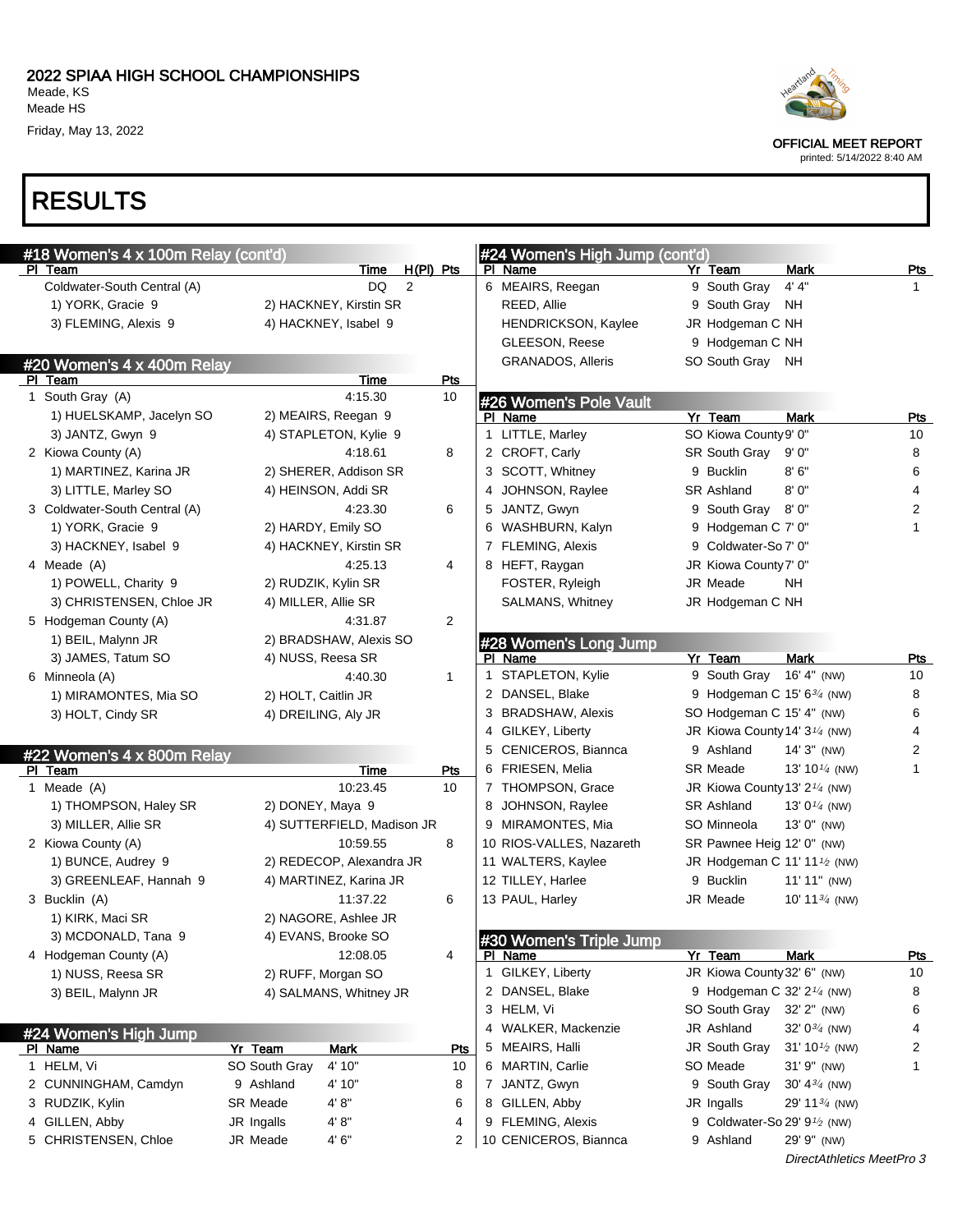

OFFICIAL MEET REPORT

printed: 5/14/2022 8:40 AM

## RESULTS

|                        | #30 Women's Triple Jump (cont'd) |                                                        |                    |             |              |               | #34 Women's Discus (cont'd) |   |                        |                    |       |              |                |
|------------------------|----------------------------------|--------------------------------------------------------|--------------------|-------------|--------------|---------------|-----------------------------|---|------------------------|--------------------|-------|--------------|----------------|
| PI Name                |                                  | Yr Team                                                | <b>Mark</b>        |             |              | Pts   PI Name |                             |   | Yr Team                | Mark               |       | $F(PI)$ Pts  |                |
| 11 FRIESEN, Melia      |                                  | <b>SR Meade</b>                                        | 28' $6^{3/4}$ (NW) |             |              |               | 14 KITTRELL, Deanna         |   | JR Coldwater-So 77' 1" |                    |       | 1(5)         |                |
| 12 HEFT, Raygan        |                                  | JR Kiowa County 27' 4 <sup>1</sup> / <sub>2</sub> (NW) |                    |             |              |               | 14 DENISON, Madi            |   | JR Minneola            | 77'1"              |       | 1(5)         |                |
| 13 THOMPSON, Grace     |                                  | JR Kiowa County 27' 3 <sup>1/4</sup> (NW)              |                    |             |              |               | 16 WATSON, Alexia           |   | SR Ingalls             | 72' 6"             |       | 1(7)         |                |
| 14 NUSS, Reesa         |                                  | SR Hodgeman C 26' 8" (NW)                              |                    |             |              |               | 17 COURTNEY, Skylar         |   | <b>SR Ashland</b>      | 65' 8"             |       | 2(10)        |                |
|                        |                                  |                                                        |                    |             |              |               | 18 PALMER, Gracey           |   | 9 Satanta              | 41'7"              |       | 1(8)         |                |
| #32 Women's Shot Put   |                                  |                                                        |                    |             |              |               | HARDY, Sarah                |   | JR Coldwater-So FOUL   |                    |       | 1            |                |
| PI Name                |                                  | Yr Team                                                | Mark               | $F(PI)$ Pts |              |               |                             |   |                        |                    |       |              |                |
| 1 DENISON, Madi        |                                  | <b>JR Minneola</b>                                     | 38' 2"             | 2(1)        | 10           |               | #36 Women's Javelin         |   |                        |                    |       |              |                |
| 2 HARRINGTON, Karson   |                                  | <b>SR Ashland</b>                                      | 33' 11"            | 2(2)        | 8            |               | PI Name                     |   | Yr Team                | <b>Mark</b>        |       | $F(PI)$ Pts  |                |
| 3 HANDS, Olivia        |                                  | SO Pawnee Heig 33' 9"                                  |                    | 2(3)        | 6            |               | 1 WASHBURN, Kalyn           |   | 9 Hodgeman C 112' 9"   |                    |       | 2(1)         | 10             |
| 4 KLINE, Mckenna       |                                  | SO Hodgeman C 31' 8"                                   |                    | 2(4)        | 4            |               | 2 BURKE, Hayleigh           |   | SR Hodgeman C 101' 10" |                    |       | 2(2)         | 8              |
| 5 GIRK, Gentry         |                                  | SR Coldwater-So 30' 7"                                 |                    | 2(5)        | 2            |               | 3 PAUL, Harley              |   | JR Meade               | 101'6''            |       | 2(3)         | 6              |
| 6 MILBURN, Jaya        |                                  | 9 Ashland                                              | 30' 6"             | 2(6)        | $\mathbf{1}$ |               | 4 HARRINGTON, Karson        |   | <b>SR Ashland</b>      | 101'0''            |       | 2(4)         | 4              |
| 7 LITTLE, Ava          |                                  | 9 Kiowa County 30' 1"                                  |                    | 2(7)        |              |               | 5 THOMPSON, Emma            |   | SR Kiowa County 99' 4" |                    |       | 2(5)         | $\overline{2}$ |
| 8 CAMPBELL, Blythe     |                                  | JR Kiowa County 29' 11"                                |                    | 2(8)        |              |               | 6 HANDS, Olivia             |   | SO Pawnee Heig 98' 11" |                    |       | 2(6)         | $\mathbf{1}$   |
| 9 THOMPSON, Emma       |                                  | SR Kiowa County 29' 8"                                 |                    | 2(9)        |              |               | 7 SCOTT, Whitney            |   | 9 Bucklin              | 92'0''             |       | 2(7)         |                |
| 10 SCHROEDER, Jayla    |                                  | 9 Hodgeman C 29' 0"                                    |                    | 2(10)       |              |               | 8 SHERMAN, Dallas           |   | 9 Meade                | 86' 9"             |       | 2(8)         |                |
| 11 CHRISTENSEN, Shelby |                                  | <b>SR Meade</b>                                        | 28' 10"            | 2(11)       |              |               | 9 HERD, Kodie               |   | JR Coldwater-So 85' 4" |                    |       | 2(9)         |                |
| 12 SHERMAN, Dallas     |                                  | 9 Meade                                                | 27'6''             | 1(1)        |              |               | 10 GRANADOS, Alleris        |   | SO South Gray 82' 9"   |                    |       | 2(10)        |                |
| 13 BURKE, Hayleigh     |                                  | SR Hodgeman C 27' 2"                                   |                    | 2(12)       |              |               | 11 LITTLE, Ava              |   | 9 Kiowa County 78' 10" |                    |       | 2(11)        |                |
| 14 HIXON, Kaedynce     |                                  | SO South Gray 27' 1"                                   |                    | 1(2)        |              |               | 12 PENDERGRAFT, Morgan      | 9 | Satanta                | 78'2"              |       | 1(1)         |                |
| 15 HERD, Kodie         |                                  | JR Coldwater-So 26' 9"                                 |                    | 1(3)        |              |               | 13 STIMPERT, Jordan         | 9 | Bucklin                | 75' 1"             |       | 1(2)         |                |
| 16 WATSON, Alexia      |                                  | SR Ingalls                                             | 25' 8"             | 1(4)        |              |               | 14 MILBURN, Jaya            |   | 9 Ashland              | 72' 10"            |       | 1(3)         |                |
| 17 KOLBECK, Alaina     |                                  | JR Spearville                                          | 25' 2"             | 1(5)        |              |               | 15 BURKE, Elise             |   | SO Hodgeman C 70' 3"   |                    |       | 1(4)         |                |
| 18 KITTRELL, Deanna    |                                  | JR Coldwater-So 24' 10"                                |                    | 1(6)        |              |               | 16 KITTRELL, Deanna         |   | JR Coldwater-So 69' 0" |                    |       | 1(5)         |                |
| 19 ELLIS, K'lynn       |                                  | 9 South Gray 23' 11"                                   |                    | 1(7)        |              |               | 17 WALKER, Mackenzie        |   | JR Ashland             | $67'$ $9''$        |       | 1(6)         |                |
| 20 STIMPERT, Jordan    |                                  | 9 Bucklin                                              | 22' 3"             | 1(8)        |              |               | 18 FOSTER, Ryleigh          |   | JR Meade               | 67' 0"             |       | 1(7)         |                |
| 21 PALMER, Gracey      |                                  | 9 Satanta                                              | 19'5''             | 1(9)        |              |               | 19 GILCHRIST, Brooklyn      |   | 9 Kiowa County 56' 2"  |                    |       | 1(8)         |                |
| 22 BERRYMAN, Emelia    |                                  | <b>SR Ashland</b>                                      | 19' 4"             | 1(10)       |              |               | 20 HIXON, Kaedynce          |   | SO South Gray          | 52' 0"             |       | 1(9)         |                |
| 23 JOHNSON, Emmalee    |                                  | SO Satanta                                             | 17'9''             | 1(11)       |              |               | 21 ELLIS, K'lynn            |   | 9 South Gray           | 43' 3"             |       | 1(10)        |                |
|                        |                                  |                                                        |                    |             |              |               | 22 PALMER, Gracey           |   | 9 Satanta              | 40' 9"             |       | 1(11)        |                |
| #34 Women's Discus     |                                  |                                                        |                    |             |              |               |                             |   |                        |                    |       |              |                |
| PI Name                |                                  | Yr Team                                                | Mark               | F(PI) Pts   |              |               | #1 Men's 100 Meters         |   |                        |                    |       |              |                |
| 1 HANDS, Olivia        |                                  | SO Pawnee Heig 117' 6"                                 |                    | 2(1)        | 10           | <b>Finals</b> |                             |   |                        |                    |       | Wind: (+0.0) |                |
| 2 MILBURN, Jaya        |                                  | 9 Ashland                                              | 107' 11"           | 2(2)        | 8            |               | PI Name                     |   | Yr Team                |                    | Time  |              | <u>Pts</u>     |
| 3 BURKE, Hayleigh      |                                  | SR Hodgeman C 100' 11"                                 |                    | 2(3)        | 6            | 1             | MILLER, Myron               |   | SO Ingalls             |                    | 11.31 |              | 10             |
| 4 THOMPSON, Emma       |                                  | SR Kiowa County 92' 11"                                |                    | 2(4)        | 4            |               | 2 BENNETT, Kolten           |   | <b>SR Spearville</b>   |                    | 11.43 |              | 8              |
| 5 HARRINGTON, Karson   |                                  | SR Ashland                                             | 91' 11"            | 2(5)        | 2            |               | 3 HUGHES, Joshua            |   | SR Meade               |                    | 11.46 |              | 6              |
| 6 PAUL, Harley         |                                  | JR Meade                                               | 90' 1"             | 1(1)        | $\mathbf{1}$ |               | 4 DETERDING, Brock          |   | 9 Kiowa County         |                    | 11.59 |              | 4              |
| 7 CAMPBELL, Blythe     |                                  | JR Kiowa County 88' 11"                                |                    | 2(6)        |              |               | 5 CLEVENGER, Jack           |   | SO Bucklin             |                    | 11.78 |              | 2              |
| 8 CHRISTENSEN, Shelby  |                                  | SR Meade                                               | 85' 11"            | 2(7)        |              |               | 6 ALCALA, Danny             |   | 9 Spearville           |                    | 11.91 |              | $\mathbf{1}$   |
| 9 KLINE, Mckenna       |                                  | SO Hodgeman C 83' 3"                                   |                    | 1(2)        |              |               | 7 HERD, Owen                |   | SR Coldwater-So        |                    | 11.98 |              |                |
| 10 SHERMAN, Dallas     |                                  | 9 Meade                                                | 82'7"              | 2(8)        |              |               |                             |   |                        |                    |       |              |                |
| 11 LITTLE, Ava         |                                  | 9 Kiowa County 80' 2"                                  |                    | 2(9)        |              |               | <b>Prelims</b>              |   |                        |                    |       |              |                |
| 12 RUFF, Morgan        |                                  | SO Hodgeman C 79' 0"                                   |                    | 1(3)        |              |               | PI Name                     |   | Yr Team                |                    | Time  | H(PI)        |                |
| 13 KOLBECK, Alaina     |                                  | JR Spearville                                          | 78' 4"             | 1(4)        |              |               | 1 MILLER, Myron             |   | SO Ingalls             | 11.62 (NW)Q $1(1)$ |       |              |                |
|                        |                                  |                                                        |                    |             |              |               |                             |   |                        |                    |       |              |                |

DirectAthletics MeetPro 4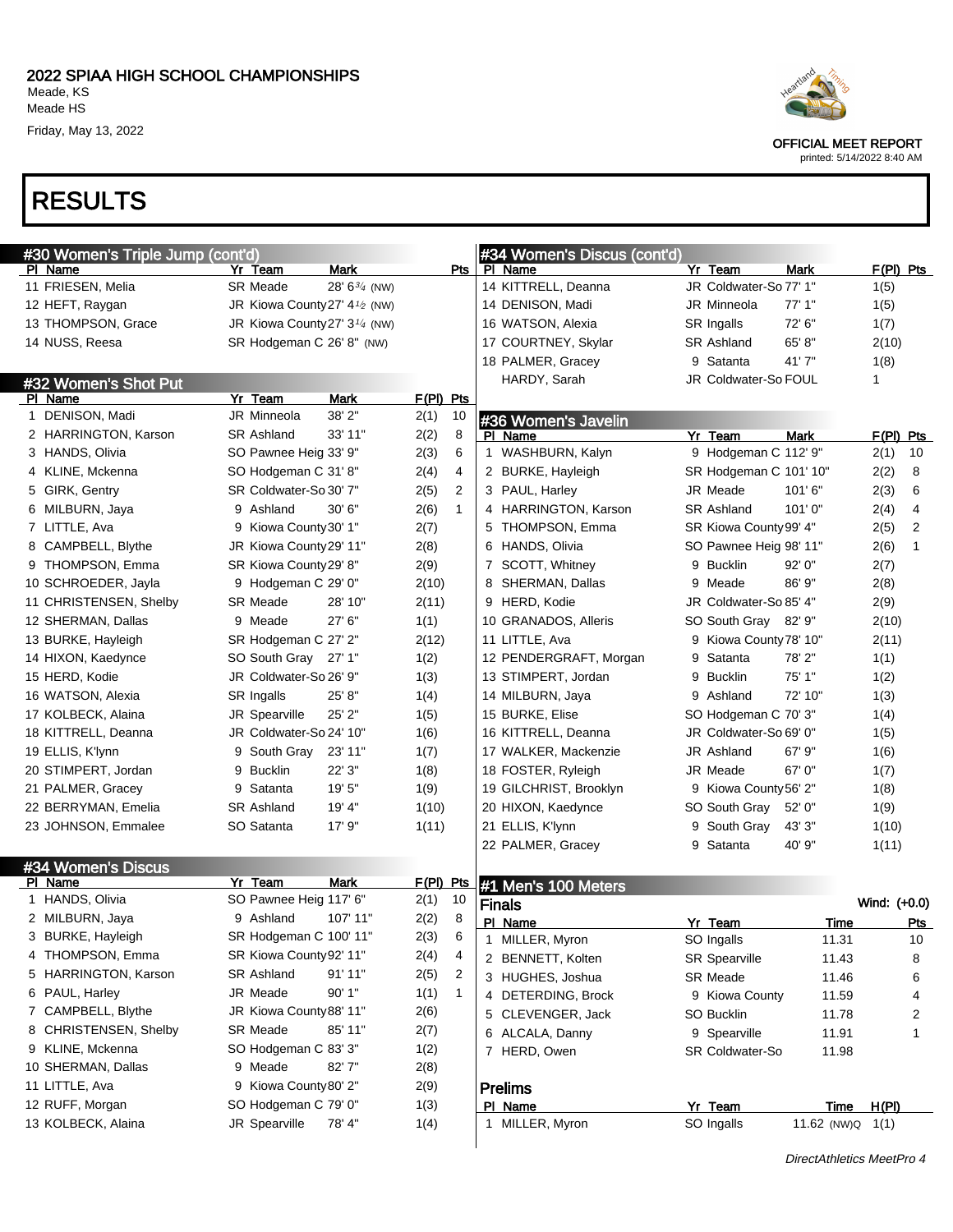PI Name Yr Team Time H(PI) 2 BENNETT, Kolten SR Spearville 11.74 (NW) Q 3(1) 3 CLEVENGER, Jack SO Bucklin 11.83 (NW)Q 4(1) DETERDING, Brock 9 Kiowa County 11.86 (NW)Q 2(1) 5 ALCALA, Danny 9 Spearville 11.87 (NW)q 4(2) 6 HERD, Owen SR Coldwater-So 11.96 (NW)q 4(3) 7 HUGHES, Joshua SR Meade 12.01 (NW)q 1(2) 8 BOWMAN, Andrew SO Bucklin 12.12 (NW) 4(4) 9 SMITH, Jordan SR Kiowa County 12.30 (NW) 1(3) JELLISON, Isaiah SO Coldwater-So 12.30 (NW) 2(2) BOATMAN, Brodie 9 Coldwater-So 12.40 (NW) 3(2) KELSAY, Myles SR Meade 12.40 (NW) 2(3) KISHPAUGH, Luke SR Kiowa County 12.60 (NW) 3(3) BENJAMIN, Evan JR Spearville 12.77 (NW) 3(4) SAN JUAN, Oscar SO Satanta 13.20 (NW) 2(4) CASTILLO, Alfredo JR Hodgeman C 13.43 (NW) 1(4) STIMPERT, Garin JR Bucklin 13.43 (NW) 2(5)

### RESULTS

Prelims

#1 Men's 100 Meters (cont'd)

| Heartland |  |
|-----------|--|
|           |  |

OFFICIAL MEET REPORT printed: 5/14/2022 8:40 AM

| cont'd) |                      |            |       |
|---------|----------------------|------------|-------|
|         |                      |            |       |
|         | Yr Team              | Time       | H(PI) |
|         | SO Bucklin           | 25.25 (NW) | 1(3)  |
| 9       | Ingalls              | 25.84 (NW) | 1(4)  |
| 9.      | <b>Bucklin</b>       | 25.91 (NW) | 3(3)  |
|         | <b>SO Spearville</b> | 26.00 (NW) | 3(4)  |
|         | 9 Hodgeman C         | 26.77 (NW) | 2(4)  |
|         | <b>JR Bucklin</b>    | 26.78 (NW) | 4(4)  |
|         | SO Satanta           | 27.46 (NW) | 4(5)  |
|         | JR Hodgeman C        | 27.63 (NW) | 1(5)  |
|         | <b>SR Meade</b>      | 27.92 (NW) | 3(5)  |
|         |                      |            |       |

#3 Men's 200 Meters (

11 PEARCE, Izaiah 12 ALLEN, Rj 13 COOK, Kolson 14 HORNUNG, Austin 15 RUFF, Dawson 16 STIMPERT, Garin 17 SAN JUAN, Oscar 18 CASTILLO, Alfredo 19 PAUL, Ethan

Prelims Pl Name

|    | #5 Men's 400 Meters |   |                        |         |       |     |
|----|---------------------|---|------------------------|---------|-------|-----|
| ΡI | Name                |   | Yr Team                | Time    | H(PI) | Pts |
| 1  | <b>KEITH, Brock</b> |   | SO Meade               | 52.59   | 3(1)  | 10  |
| 2  | DUNN, Keith         |   | <b>SR Coldwater-So</b> | 52.74   | 3(2)  | 8   |
| 3  | MILLION, Cameron    |   | <b>SR Minneola</b>     | 53.64   | 3(3)  | 6   |
| 4  | HAYNES, Torren      |   | <b>SR Meade</b>        | 54.70   | 3(4)  | 4   |
| 5  | BAUGH, Ayden        |   | <b>SR Spearville</b>   | 55.88   | 3(5)  | 2   |
| 6  | KOONS, Walker       | 9 | Meade                  | 57.06   | 2(1)  | 1   |
| 7  | ALLEN, Ri           | 9 | Ingalls                | 58.93   | 2(2)  |     |
| 8  | COOK, Kolson        | 9 | <b>Bucklin</b>         | 1:00.09 | 2(3)  |     |
| 9  | RUIZ, Edwin         |   | JR Ingalls             | 1:01.91 | 2(4)  |     |
|    | 10 CRESSLER, Zac    | 9 | Spearville             | 1:02.71 | 1(1)  |     |
|    | 11 RUFF, Dawson     | 9 | Hodgeman C             | 1:05.11 | 2(5)  |     |
|    | 12 HAMM, Nick       |   | JR Coldwater-So        | 1:06.99 | 3(6)  |     |
|    | 13 WOODS, Seth      |   | SO Hodgeman C          | 1:10.85 | 1(2)  |     |
|    | 14 WEBSTER, Jason   | 9 | Spearville             | 1:11.14 | 1(3)  |     |

 LOEWEN, Damien 8 South Gray 27.97 (NW) 2(5) HAMMEKE, Clayton 9 Pawnee Heig 29.54 (NW) 3(6)

|   | #7 Men's 800 Meters     |    |                        |         |     |
|---|-------------------------|----|------------------------|---------|-----|
|   | Name                    |    | Yr Team                | Time    | Pts |
| 1 | KEITH, Logan            |    | SO Meade               | 2:03.56 | 10  |
| 2 | RICKE, Corbin           |    | <b>SR Spearville</b>   | 2:07.09 | 8   |
| 3 | ELLIS, Brenden          |    | JR Ingalls             | 2:08.82 | 6   |
| 4 | GODFREY, Anthony        | 9  | Meade                  | 2:09.32 | 4   |
| 5 | GARCIA, Isaiah          |    | SO Satanta             | 2:18.18 | 2   |
| 6 | REECE, Owen             |    | SO Hodgeman C          | 2:21.05 | 1   |
| 7 | <b>SALMANS, Conner</b>  |    | SO South Gray          | 2:21.67 |     |
| 8 | NAGEL, Kale             |    | SO Bucklin             | 2:21.85 |     |
| 9 | SHELDON, Kyler          |    | <b>JR Kiowa County</b> | 2:28.71 |     |
|   | 10 RICKE, Lawson        |    | SO Spearville          | 2:30.98 |     |
|   | 11 AMAYA, Jovany        | 9. | Ashland                | 2:32.43 |     |
|   | 12 ORR, Arron           |    | <b>SR Meade</b>        | 2:47.50 |     |
|   | 13 HOLLINGSWORTH, Jesse | 9  | South Gray             | 2:57.55 |     |

|    | 18 WOODS, Seth      | SO Hodgeman C          | 13.48 (NW) | 1(5)         |
|----|---------------------|------------------------|------------|--------------|
|    | 19 PAUL, Ethan      | SR Meade               | 13.53 (NW) | 3(5)         |
|    | 20 HAMMEKE, Clayton | 9 Pawnee Heig          | 14.28 (NW) | 4(5)         |
|    | 21 MORGAN, Jay      | 9 Hodgeman C           | 14.64 (NW) | 4(6)         |
|    | 22 SMITH, Michael   | 9 Minneola             | 20.41 (NW) | 3(6)         |
|    |                     |                        |            |              |
|    | #3 Men's 200 Meters |                        |            |              |
|    | <b>Finals</b>       |                        |            | Wind: (+0.0) |
|    |                     |                        |            |              |
|    | PI Name             | Yr Team                | Time       | Pts          |
| 1. | MILLER, Myron       | SO Ingalls             | 23.19      | 10           |
|    | 2 SAWYERS, Jaden    | <b>JR Coldwater-So</b> | 23.31      | 8            |
|    | 3 BENNETT, Kolten   | <b>SR Spearville</b>   | 23.76      | 6            |
| 4  | HAYDON, Nazar       | 9 Kiowa County         | 24.24      | 4            |
|    | 5 SHENK, Easton     | <b>SR Spearville</b>   | 24.74      | 2            |
| 6  | MILLION, Cameron    | <b>SR Minneola</b>     | 25.07      | 1            |
| 7  | DUNN, Keith         | <b>SR Coldwater-So</b> | 25.09      |              |

| Prelims |
|---------|
|---------|

|   | Name                | Yr Team                     | Time        | H(PI) |  |  |
|---|---------------------|-----------------------------|-------------|-------|--|--|
|   | 1 SAWYERS, Jaden`   | JR Coldwater-So 23.32 (NW)Q |             | 4(1)  |  |  |
|   | 2 MILLER, Myron     | SO Ingalls                  | 23.58 (NW)Q | 2(1)  |  |  |
|   | 3 DUNN, Keith       | SR Coldwater-So 23.68 (NW)q |             | 4(2)  |  |  |
|   | 4 HAYDON, Nazar     | 9 Kiowa County 24.02 (NW)Q  |             | 3(1)  |  |  |
|   | 5 SHENK, Easton     | <b>SR Spearville</b>        | 24.09 (NW)g | 3(2)  |  |  |
| 6 | BENNETT, Kolten     | <b>SR Spearville</b>        | 24.28 (NW)Q | 1(1)  |  |  |
|   | 7 MILLION, Cameron  | SR Minneola                 | 24.72 (NW)g | 2(2)  |  |  |
|   | 8 JELLISON, Isaiah  | SO Coldwater-So 24.99 (NW)  |             | 1(2)  |  |  |
|   | 9 THOMPSON, Hunter  | SO Kiowa County 25.05 (NW)  |             | 2(3)  |  |  |
|   | 10 PANZNER, Sheldon | SO Hodgeman C 25.17 (NW)    |             | 4(3)  |  |  |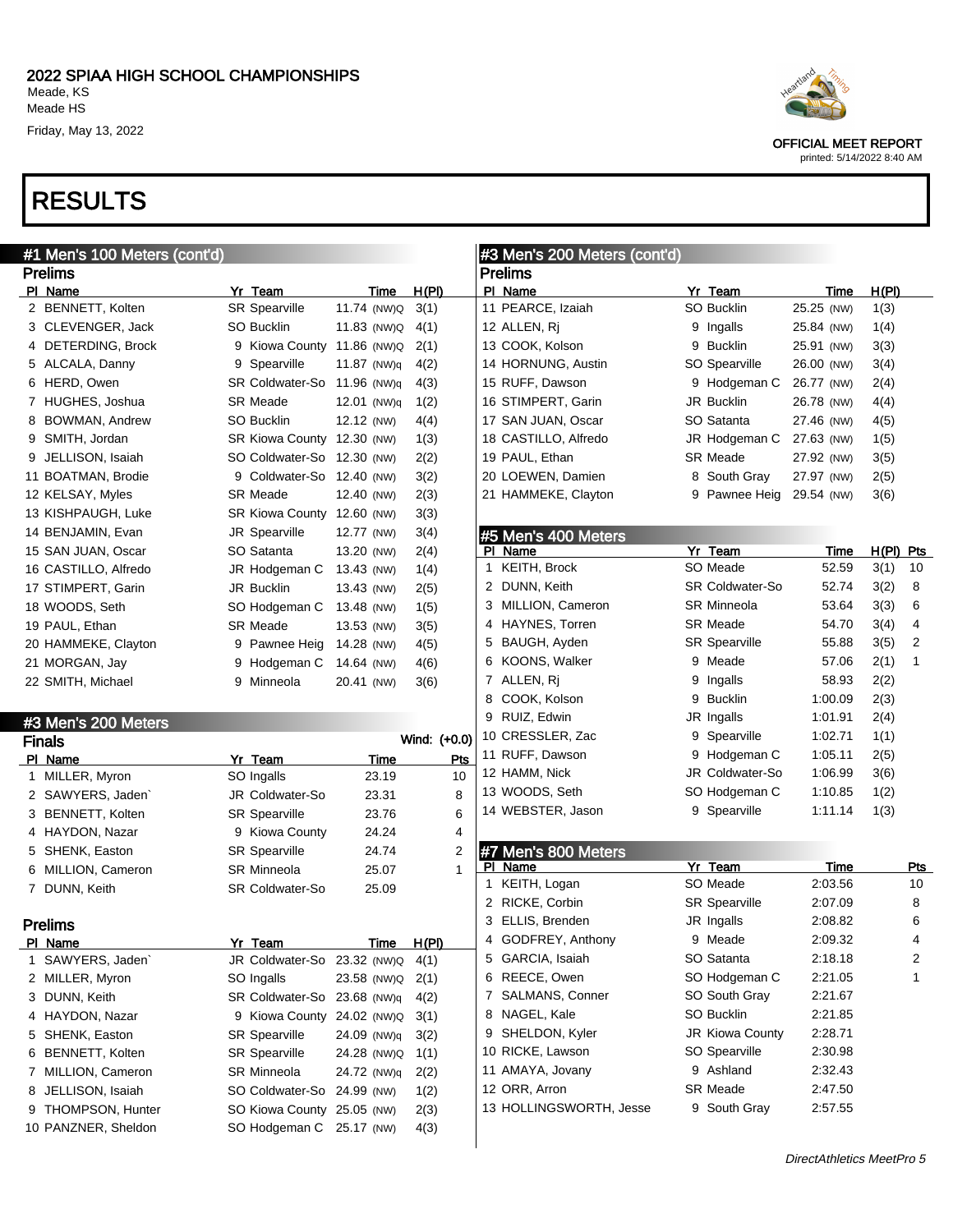| #9 Men's 1600 Meters     |                          |             |              |              | #17 Men's 4 x 100m Relay (cont'd)             |                        |                |
|--------------------------|--------------------------|-------------|--------------|--------------|-----------------------------------------------|------------------------|----------------|
| PI Name                  | Yr Team                  | Time        |              | <u>Pts</u>   | PI Team                                       | Time                   | Pts            |
| 1 RICKE, Corbin          | SR Spearville            | 4:38.66     |              | 10           | 3 Kiowa County (A)                            | 46.02                  | 6              |
| 2 ELLIS, Brenden         | JR Ingalls               | 4:40.90     |              | 8            | 1) HAYDON, Nazar 9                            | 2) THOMPSON, Hunter SO |                |
| 3 MUTHIANI, Jobjosiah    | 9 Meade                  | 5:02.58     |              | 6            | 3) SMITH, Jordan SR                           | 4) DETERDING, Brock 9  |                |
| 4 HAMM, Nick             | JR Coldwater-So          | 5:14.13     |              | 4            | 4 Bucklin (A)                                 | 46.03                  | 4              |
| 5 MOORE, Sam             | 9 South Gray             | 5:15.37     |              | 2            | 1) BOWMAN, Nate SR                            | 2) CLEVENGER, Jack SO  |                |
| 6 MARTIN, Dominic        | SO South Gray            | 5.16.87     |              | $\mathbf{1}$ | 3) BOWMAN, Andrew SO                          | 4) PRICE, Scott SR     |                |
| 7 NAGEL, Kale            | SO Bucklin               | 5:18.64     |              |              | 5 Ashland (A)                                 | 48.05                  | $\overline{c}$ |
| 8 SHELDON, Kyler         | JR Kiowa County          | 6:07.18     |              |              | 1) AMAYA, Jose JR                             | 2) AMAYA, Jovany 9     |                |
| 9 ORR, Arron             | <b>SR Meade</b>          | 6:19.97     |              |              | 3) CARLTON, Caleb SR                          | 4) LYNN, Nathan JR     |                |
|                          |                          |             |              |              | 6 Hodgeman County (A)                         | 50.10                  | 1              |
| #11 Men's 3200 Meters    |                          |             |              |              | 1) PANZNER, Sheldon SO                        | 2) REECE, Owen SO      |                |
| PI Name                  | Yr Team                  | Time        |              | <b>Pts</b>   | 3) RUFF, Dawson 9                             | 4) LUNDMARK, Marcus SR |                |
| 1 RICKE, Corbin          | <b>SR Spearville</b>     | 10:52.33    |              | 10           |                                               |                        |                |
| 2 RACY, Andrew           | SR South Gray            | 10:57.15    |              | 8            | #19 Men's 4 x 400m Relay                      |                        |                |
| 3 MUTHIANI, Jobjosiah    | 9 Meade                  | 11:06.13    |              | 6            | PI Team                                       | Time                   | <b>Pts</b>     |
| 4 HAMM, Nick             | JR Coldwater-So          | 11:51.29    |              | 4            | 1 Meade (A)                                   | 3:33.17                | 10             |
|                          |                          |             |              |              | 1) STAPLETON, Grayden JR                      | 2) KEITH, Logan SO     |                |
| #14 Men's 110m Hurdles   |                          |             |              |              | 3) KEITH, Brock SO                            | 4) HAYNES, Torren SR   |                |
|                          |                          |             | Wind: (+0.0) |              | 2 Spearville (A)                              | 3:40.26                | 8              |
| PI Name                  | Yr Team                  | Time        |              | Pts          | 1) RICKE, Corbin SR                           | 2) ALCALA, Danny 9     |                |
| 1 STAPLETON, Grayden     | JR Meade                 | 15.20       |              | 10           | 3) ALCALA, Dereck SO                          | 4) BAUGH, Ayden SR     |                |
| 2 AST, Will              | JR Ingalls               | 16.68       |              | 8            | 3 Bucklin (A)                                 | 3:40.39                | 6              |
| 3 KIRK, Lucas            | 9 Bucklin                | 16.97       |              | 6            | 1) BOWMAN, Nate SR                            | 2) PEARCE, Izaiah SO   |                |
| 4 PFAFF, Mason           | JR Minneola              | 17.62       |              | 4            | 3) KIRK, Lucas 9                              | 4) PRICE, Scott SR     |                |
| 5 RYDQUIST, Hazen        | 9 Hodgeman C             | 18.88       |              | 2            | 4 Kiowa County (A)                            | 3:45.23                | 4              |
| BERGKAMP, Brayden        | SR Hodgeman C            | DQ          |              |              | 1) THOMPSON, Hunter SO                        | 2) HAYDON, Nazar 9     |                |
|                          |                          |             |              |              | 3) FULTON, Caleb SR                           | 4) DETERDING, Brock 9  |                |
| #15 Men's 300m Hurdles   |                          |             |              |              | 5 Coldwater-South Central (A)                 | 3:52.05                | 2              |
| PI Name                  | Yr Team                  | <u>Time</u> | $H(PI)$ Pts  |              | 1) BOATMAN, Brodie 9                          | 2) DUNN, Keith SR      |                |
| 1 AST, Will              | JR Ingalls               | 41.95       | 2(1)         | 10           | 3) HERD, Owen SR                              | 4) SAWYERS, Jaden` JR  |                |
| 2 STAPLETON, Grayden     | JR Meade                 | 42.76       | 2(2)         | 8            | 6 Ashland (A)                                 | 4:00.43                | 1              |
| 3 KIRK, Lucas            | 9 Bucklin                | 43.63       | 2(3)         | 6            | 1) AMAYA, Jose JR                             | 2) AMAYA, Jovany 9     |                |
| 4 BERGKAMP, Brayden      | SR Hodgeman C            | 43.66       | 2(4)         | 4            | 3) CARLTON, Caleb SR                          | 4) LYNN, Nathan JR     |                |
| 5 DEGES, Brady           | SR South Gray            | 44.81       | 2(5)         | 2            | 7 South Gray (A)                              | 4:05.90                |                |
| 6 RYDQUIST, Hazen        | 9 Hodgeman C             | 48.69       | 1(1)         | $\mathbf{1}$ | 1) SALMANS, Conner SO                         | 2) LOEWEN, Damien 8    |                |
| 7 FULTON, Caleb          | <b>SR Kiowa County</b>   | 48.78       | 1(2)         |              | 3) DYCK, Joey SO                              | 4) MOORE, Sam 9        |                |
|                          |                          |             |              |              |                                               |                        |                |
| #17 Men's 4 x 100m Relay |                          |             |              |              |                                               |                        |                |
| PI Team                  |                          | <b>Time</b> | <b>Pts</b>   |              | $#21$ Men's $4 \times 800$ m Relay<br>PI Team | <b>Time</b>            | <u>Pts</u>     |
| 1 Meade (A)              |                          | 45.06       | 10           |              | 1 Meade (A)                                   | 9:04.20                | 10             |
| 1) KOONS, Walker 9       | 2) HAYNES, Torren SR     |             |              |              | 1) GODFREY, Anthony 9                         | 2) KEITH, Logan SO     |                |
| 3) KEITH, Brock SO       | 4) STAPLETON, Grayden JR |             |              |              | 3) KEITH, Brock SO                            | 4) HAYNES, Torren SR   |                |
| 2 Spearville (A)         |                          | 45.26       | 8            |              | 2 South Gray (A)                              | 9:08.18                | 8              |
| 1) ALCALA, Danny 9       | 2) ALCALA, Dereck SO     |             |              |              | 1) DEGES, Brady SR                            | 2) MARTIN, Dominic SO  |                |
| 3) BENNETT, Kolten SR    | 4) SHENK, Easton SR      |             |              |              | 3) MOORE, Sam 9                               | 4) RACY, Andrew SR     |                |
|                          |                          |             |              |              |                                               |                        |                |



OFFICIAL MEET REPORT

printed: 5/14/2022 8:40 AM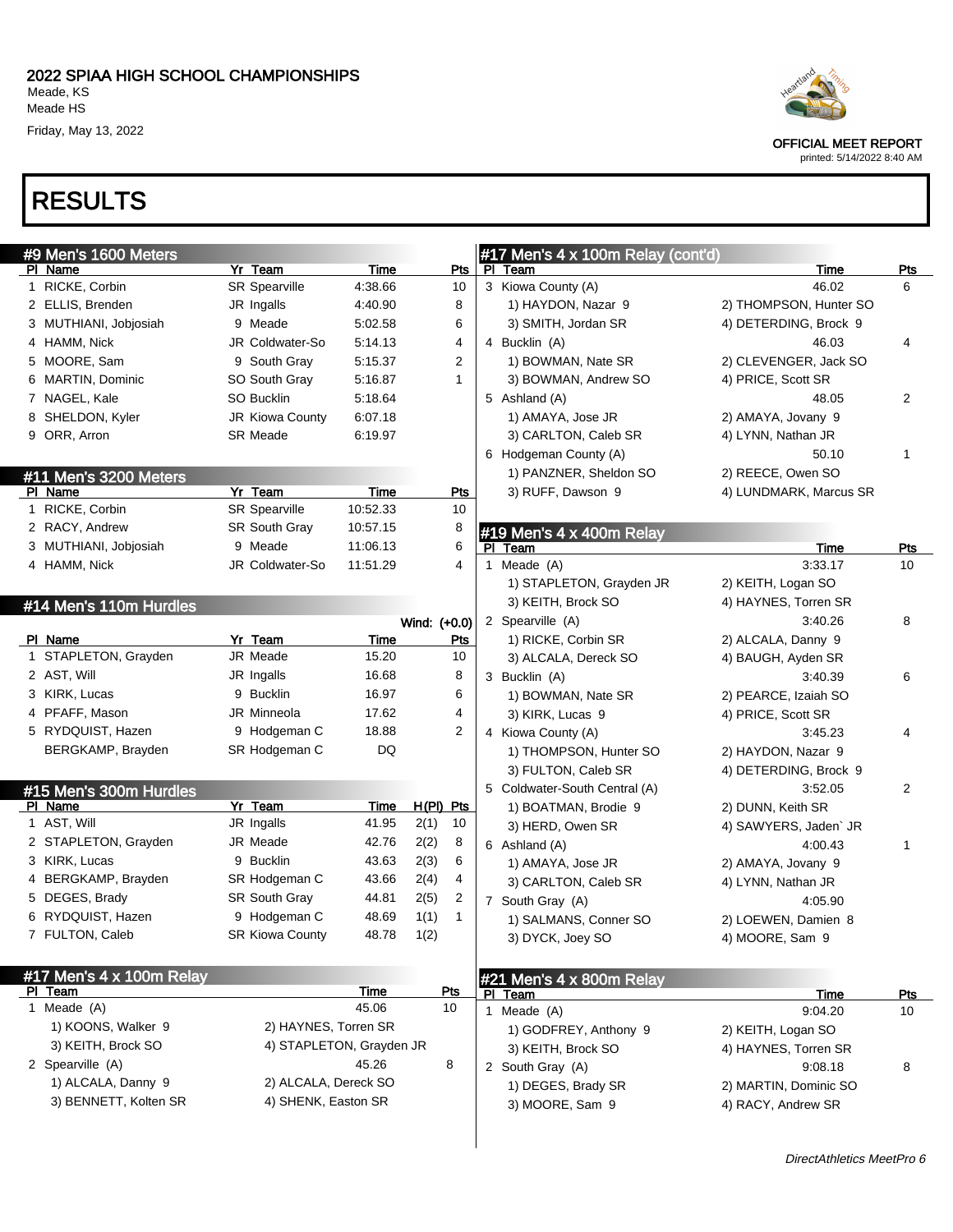OFFICIAL MEET REPORT

printed: 5/14/2022 8:40 AM

### RESULTS

| #21 Men's 4 x 800m Relay (cont'd) |                                                        |                      | #27 Men's Long Jump (cont'd) |                                                     |             |
|-----------------------------------|--------------------------------------------------------|----------------------|------------------------------|-----------------------------------------------------|-------------|
| PI Team                           | Time                                                   | <u>Pts</u>           | PI Name                      | Yr Team<br><b>Mark</b>                              | $F(PI)$ Pts |
| 3 Spearville (A)                  | 10:23.64                                               | 6                    | BENNETT, Kolten              | FOUL (NW)<br><b>SR Spearville</b>                   | 2           |
| 1) WEBSTER, Jason 9               | 2) SCHELLHAMMER, Jacob SR                              |                      |                              |                                                     |             |
| 3) RICKE, Lawson SO               | 4) CRESSLER, Zac 9                                     |                      | #29 Men's Triple Jump        |                                                     |             |
| 4 Hodgeman County (A)             | 10:58.04                                               | 4                    | PI Name                      | Yr Team<br><b>Mark</b>                              | <b>Pts</b>  |
| 1) PANZNER, Sheldon SO            | 2) REECE, Owen SO                                      |                      | 1 CARLSON, Alec              | JR Pawnee Heig 43' 10" (NW)                         | 10          |
| 3) LUNDMARK, Marcus SR            | 4) WOODS, Seth SO                                      |                      | 2 COLGLAZIER, Braden         | SR Pawnee Heig 42' 3" (NW)                          | 8           |
| Satanta (A)                       | <b>DNF</b>                                             |                      | 3 DETERDING, Brock           | 9 Kiowa County 40' 5" (NW)                          | 6           |
| 1) GARCIA, Isaiah SO              | 2) ANTHONY, Kacen JR                                   |                      | BERGKAMP, Brayden<br>4       | SR Hodgeman C 39' 7" (NW)                           | 4           |
| 3) FLORES, Angel SO               | 4) RODRIGUEZ, Edwin SR                                 |                      | 5 JACKSON, Kasch             | JR Meade<br>39' 3" (NW)                             | 2           |
|                                   |                                                        |                      | 6 CARLSON, Brady             | SO Pawnee Heig 38' 1 <sup>1</sup> /2 (NW)           | 1           |
| #23 Men's High Jump               |                                                        |                      | 7 SALMANS, Conner            | SO South Gray 36' 11" (NW)                          |             |
| PI Name                           | Yr Team<br><b>Mark</b>                                 | <b>Pts</b>           | 8 SHENK, Easton              | <b>SR Spearville</b><br>36' $8\frac{1}{2}$ (NW)     |             |
| 1 RODRIGUEZ, Edwin                | 6'2''<br><b>SR Satanta</b>                             | 10                   | 9 COOK, Kolson               | 9 Bucklin<br>35' $8\frac{1}{2}$ (NW)                |             |
| 2 CARLSON, Alec                   | JR Pawnee Heig 6' 2"                                   | 8                    | 10 LUNDMARK, Marcus          | SR Hodgeman C 35' 8" (NW)                           |             |
| 3 COLGLAZIER, Braden              | SR Pawnee Heig 6' 0"                                   | 6                    | 11 JELLISON, Isaiah          | SO Coldwater-So 34' 8 <sup>1/2</sup> (NW)           |             |
| 4 DYCK, Joey                      | SO South Gray 5'8"                                     | 4                    | 12 BOATMAN, Brodie           | 9 Coldwater-So 34' 5" (NW)                          |             |
| 5 FULTON, Caleb                   | SR Kiowa County5' 4"                                   | $\overline{2}$       | 13 KONRADE, Leighton         | 9 Bucklin<br>31' 0" (NW)                            |             |
|                                   |                                                        |                      | 14 MORGAN, Jay               | 9 Hodgeman C 26' 7 <sup>1</sup> / <sub>2</sub> (NW) |             |
| #25 Men's Pole Vault              |                                                        |                      |                              |                                                     |             |
| PI Name                           | Yr Team<br><b>Mark</b>                                 | Pts                  | #31 Men's Shot Put           |                                                     |             |
| 1 DEGES, Brady                    | 13'0"<br><b>SR South Gray</b>                          | 10                   | PI Name                      | Yr Team<br><b>Mark</b>                              | F(PI) Pts   |
| 2 PFAFF, Mason                    | JR Minneola<br>13'0''                                  | 8                    | DEIBERT, Alex<br>1           | <b>SR Minneola</b><br>46' 10"                       | 2(1)<br>10  |
| 3 PRICE, Scott                    | <b>SR Bucklin</b><br>11'0''                            | 6                    | 2 WEST, Bo                   | SR Kiowa County 46' 2"                              | 2(2)<br>8   |
| 4 SALMANS, Conner                 | SO South Gray<br>10'0''                                | 4                    | 3 HAMBY, Davin               | SO Pawnee Heig 44' 8 <sup>1/2</sup>                 | 2(3)<br>6   |
| 5 RYDQUIST, Hazen                 | 9 Hodgeman C 8' 6"                                     | 2                    | 4 PATTERSON, Braydon         | SR Hodgeman C 43' 8 <sup>1</sup> /2                 | 2(4)<br>4   |
| 6 MOORE, Sam                      | 9 South Gray 8'0"                                      | 1                    | 5 PAPAY, Brady               | JR Meade<br>40' 5"                                  | 2(5)<br>2   |
|                                   |                                                        |                      | BLEUMER, Tyson<br>6          | SR Ingalls<br>39' 10"                               | 2(6)<br>1   |
| #27 Men's Long Jump               |                                                        |                      | 7 LUMRY, Cullen              | <b>SR Meade</b><br>39' 7"                           | 2(7)        |
| PI Name                           | Yr Team<br>Mark                                        | F(PI) Pts            | 8 ANTHONY, Kacen             | JR Satanta<br>38'3''                                | 2(8)        |
| 1 CARLSON, Alec                   | JR Pawnee Heig 21' 23/4 (NW)                           | 2(1)<br>10           | 9 BOND, Kayden               | SR Coldwater-So 37' 4"                              | 2(9)        |
| 2 COLGLAZIER, Braden              | SR Pawnee Heig 19' 11 <sup>3/4</sup> (NW)              | 2(2)<br>8            | 10 ELLIS, Drew               | SO Bucklin<br>36' 4"                                | 2(10)       |
| 3 RODRIGUEZ, Edwin                | <b>SR Satanta</b><br>19' 9" (NW)                       | 2(3)<br>6            | 11 SCOTT, Joshua             | JR Kiowa County 36' 3"                              | 1(1)        |
| 4 JELLISON, Isaiah                | SO Coldwater-So 19' 0" (NW)                            | 2(4)<br>4            | 12 SCHELLHAMMER, Jacob       | <b>SR Spearville</b><br>$35'3\frac{1}{2}$           | 2(11)       |
| 5 BERGKAMP, Brayden               | SR Hodgeman C 18' 10 <sup>1</sup> / <sub>2</sub> (NW)  | 1(1)<br>2            | 13 PATTERSON, Matthew        | SO Hodgeman C 35' 0"                                | 2(12)       |
| 6 CARLSON, Brady                  | SO Pawnee Heig 18' 9 <sup>3</sup> / <sub>4</sub> (NW)  | 1(2)<br>$\mathbf{1}$ | 14 PAPAY, Cole               | 34' 8"<br>SO Meade                                  | 2(13)       |
| 7 SAWYERS, Jaden`                 | JR Coldwater-So 18' 9 <sup>1/4</sup> (NW)              | 2(5)                 | 15 DEWELL, Brayton           | SR Minneola<br>34' 5"                               | 1(2)        |
| 8 JACKSON, Kasch                  | JR Meade<br>18' 4 $\frac{1}{4}$ (NW)                   | 2(6)                 | 16 STEDJE, Reed              | SO Pawnee Heig 32' 4"                               | 1(3)        |
| 9 DYCK, Joey                      | SO South Gray 17' 6 <sup>1</sup> / <sub>2</sub> (NW)   | 2(7)                 | 17 GOOSSEN, Rylan            | SO South Gray<br>$32'$ $2"$                         | 1(4)        |
| 10 HAYDON, Nazar                  | 9 Kiowa County 17' 2 <sup>1</sup> / <sub>2</sub> (NW)  | 2(8)                 | 17 REED, Jaydan              | 32' 2"<br>9 Ashland                                 | 1(4)        |
| 11 KIRK, Lucas                    | 9 Bucklin<br>17' 1 $\frac{1}{4}$ (NW)                  | 2(9)                 | 19 GARDNER, Jimmy            | 9 Pawnee Heig 32' 0"                                | 1(6)        |
| 12 BOWMAN, Andrew                 | SO Bucklin<br>16' $2\frac{1}{2}$ (NW)                  | 1(3)                 | 20 MCKINSEY, Dairius         | SO Bucklin<br>31'11'2                               | 1(7)        |
| 13 THOMPSON, Hunter               | SO Kiowa County 16' 1 <sup>1</sup> / <sub>2</sub> (NW) | 1(4)                 | 21 WOODS, Seth               | SO Hodgeman C 31' 1"                                | 1(8)        |
| 14 BOATMAN, Brodie                | 9 Coldwater-So 15' 7" (NW)                             | 1(5)                 | 22 JOHNSON, Drew             | SO Spearville<br>30' 11 $\frac{1}{2}$               | 1(9)        |
| 15 FLORES, Angel                  | SO Satanta<br>14' $5\frac{1}{2}$ (NW)                  | 1(6)                 | 23 AROZ-MENA, Artemio        | SO Ashland<br>29' 8 <sup>1/2</sup>                  | 1(10)       |
| 16 PAUL, Ethan                    | SR Meade<br>$14'5''$ (NW)                              | 1(7)                 | 24 WAGNER, Sean              | JR Satanta<br>28' 10"                               | 1(11)       |
| 17 KONRADE, Leighton              | 9 Bucklin<br>$14'3''$ (NW)                             | 1(8)                 | 25 VERA, Trae                | SO Ashland<br>28'7"                                 | 1(12)       |
| SAN JUAN, Oscar                   | SO Satanta<br>FOUL (NW)                                | $\mathbf{1}$         |                              |                                                     |             |